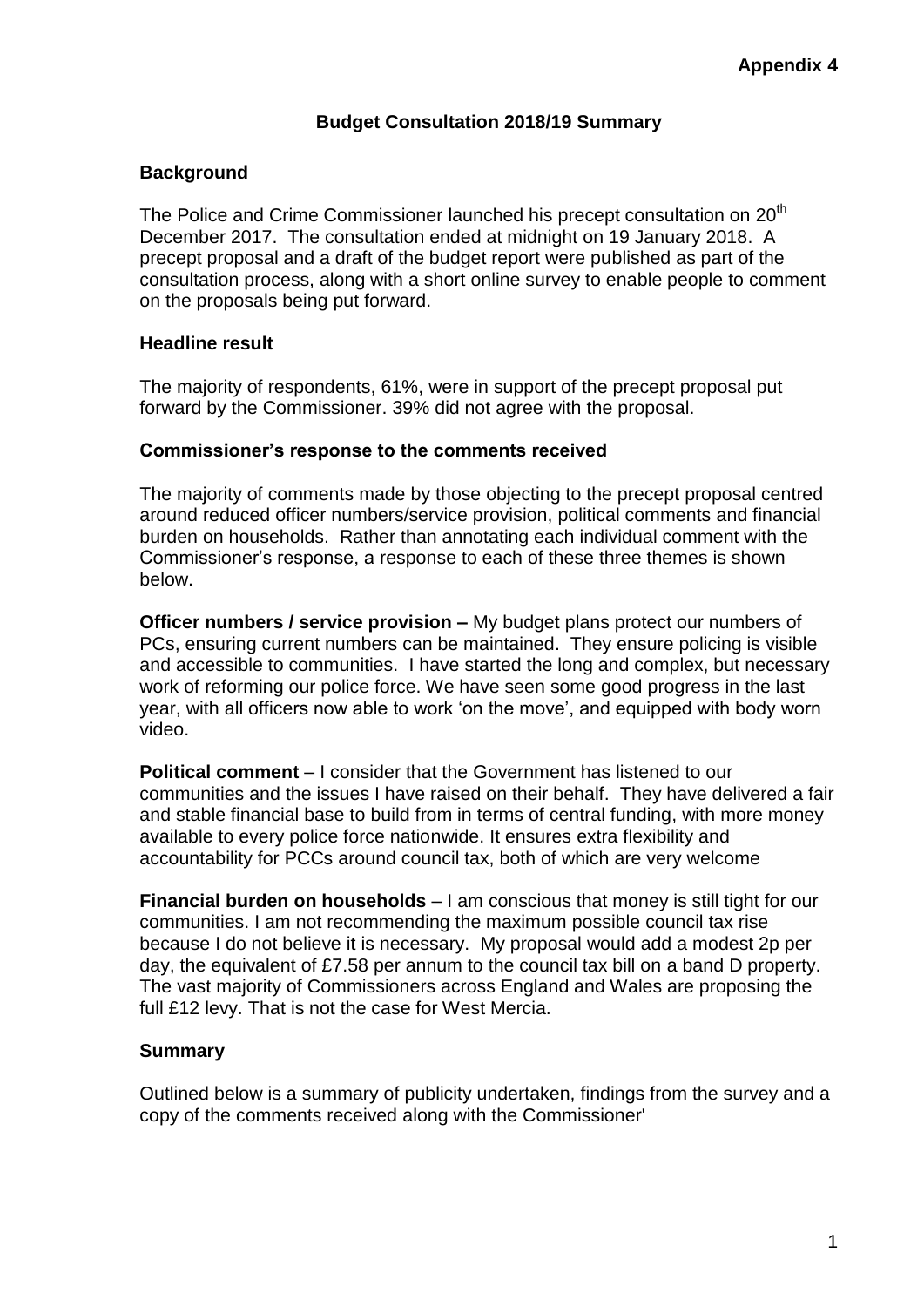# **Publicity and media coverage**

A range of communication tools were used to promote the precept consultation to communities across West Mercia. These included:

- Posting full details, including the draft budget report on the Commissioner's website
- Media release coverage in force area papers and interviews on local radio, including Worcester News, Shropshire Star, Hereford Times, Malvern Gazette, Evesham Journal, Kidderminster Shuttle, Express & Star, Bromsgrove Advertiser, BBC Hereford & Worcester, BBC Shropshire, BBC News Online, BBC Sunday Politics TV.
- Social media numerous posts on Twitter and Facebook
- Commissioners newsletter
- Direct emails to associations of local councils for distribution via their networks across West Mercia
- Direct emails to local council leaders

#### **The consultation survey**

An online survey was used to ascertain views on the Commissioner's precept proposals. In addition, the draft budget report was clearly signposted and available to read for anyone requiring more detailed information prior to completing the survey.

The online survey asked 4 questions, including one open question enabling respondents to comment on their reasons for either supporting or opposing the proposals. The questions asked were:

**Question 1** – Do you support these proposals?

**Question 2** – Please state in which part of West Mercia area you pay your Council Tax.

**Question 3** – Are you responding on behalf of a business?

**Question 4** – Do you have any other comments?

## **Consultation findings**

#### **Overall response**

86 respondents partially or fully completed the survey. Of these 80 respondents answered question one.

## **Question 1**

- 49 (61%) respondents supported the Commissioner's proposals.
- 31 (39%) respondents were opposed to the Commissioner's proposals.

## **Question 2**

A breakdown of respondents by council tax area is shown below (for those that answered this question)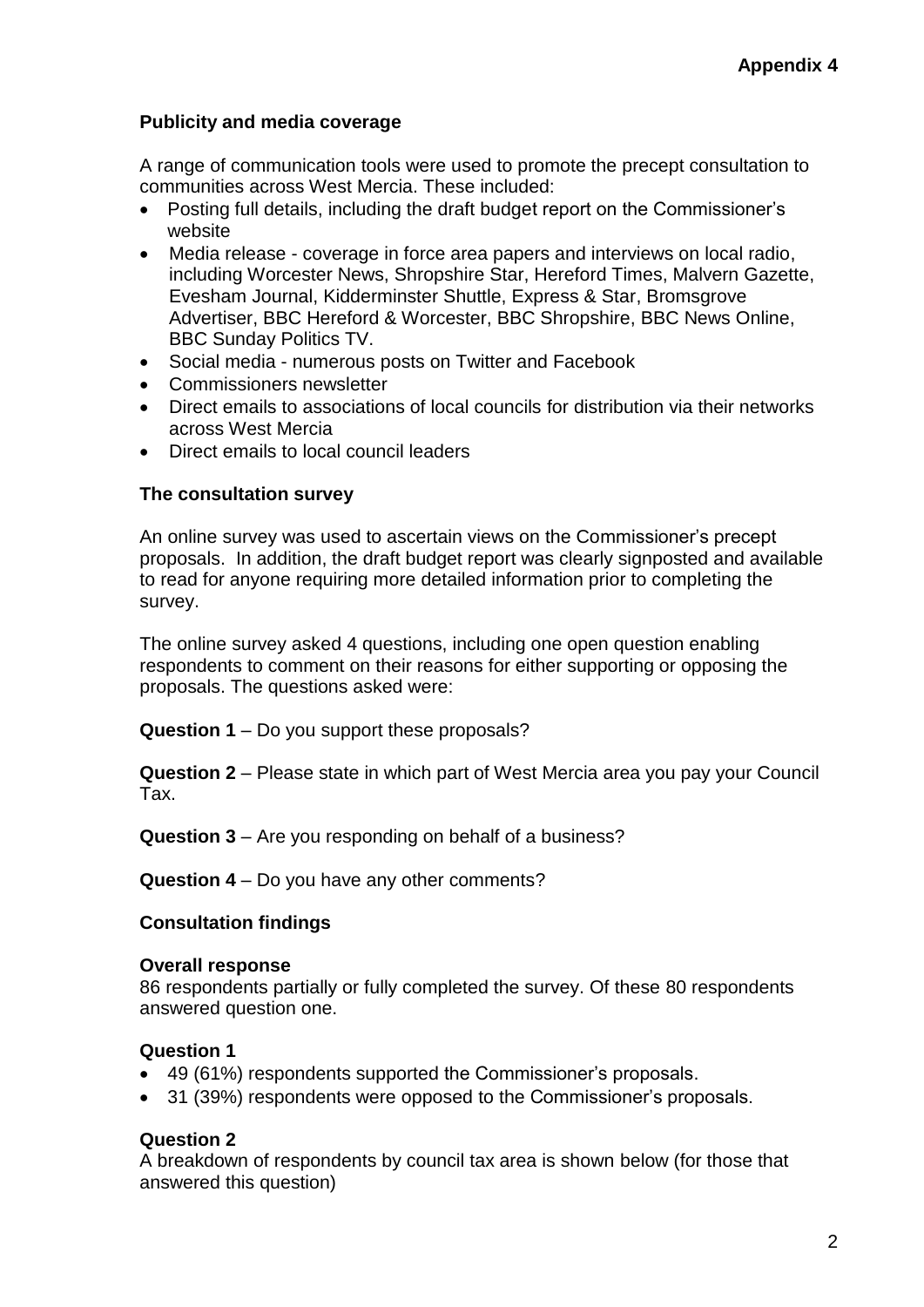(66.3%) Worcestershire (18.8%) Shropshire 6 (7.5%) Herefordshire (6.3%) Telford and Wrekin

## **Question 3**

Two responses were received on behalf of a business.

## **Question 4**

20 respondents chose to comment on their reasons for their answer to question one (18 online plus two by email / letter). A summary of all these comments is included with this report.

All social media platforms are monitored and where appropriate comments on the precept have been responded to, however the 'instant' nature of this media means it is not practical to include them in this report.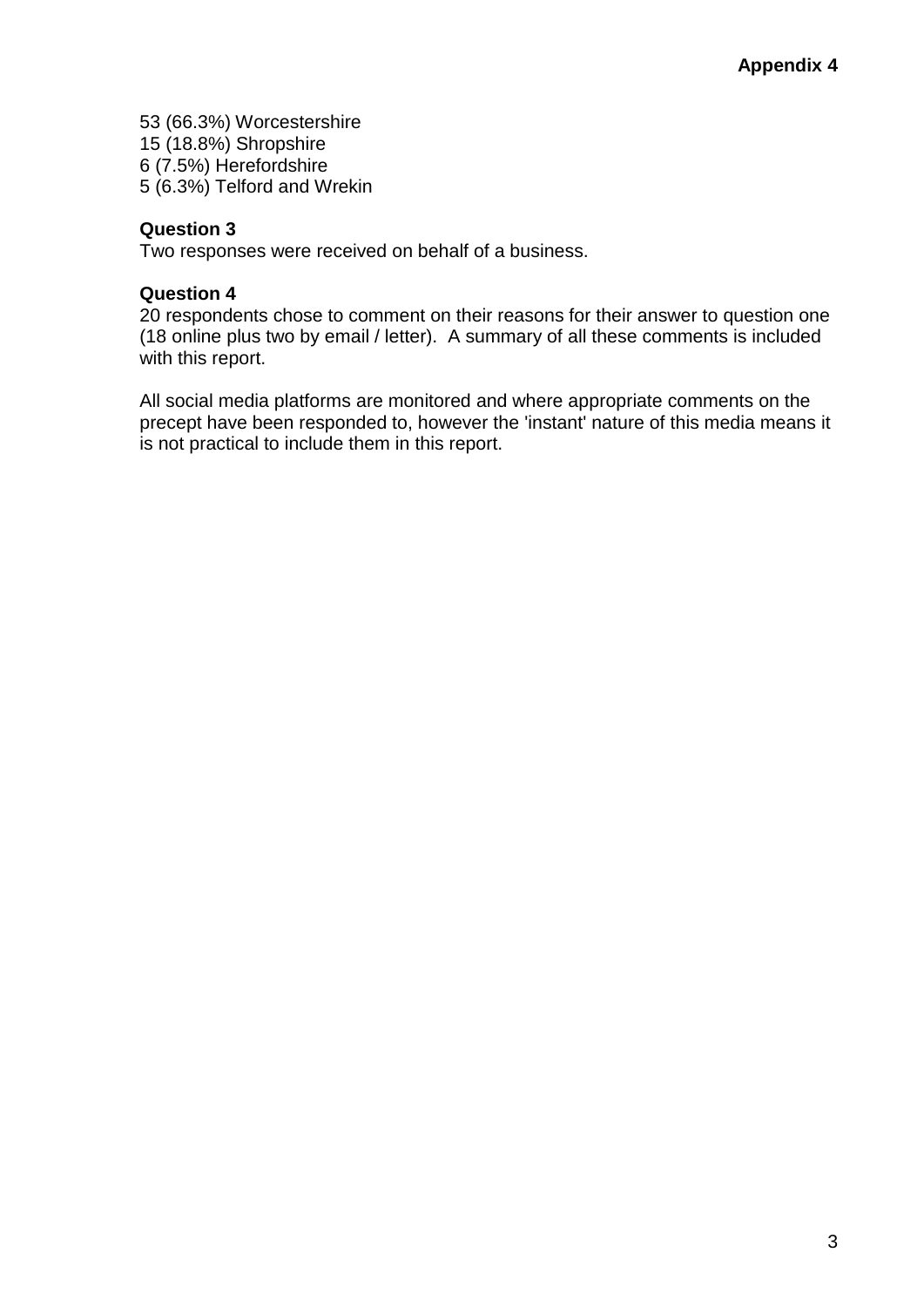# Budget consultation 2018 – summary of comments received

| <b>No</b>               | <b>PCC response</b><br><b>Comment</b>                                                                                                                   |
|-------------------------|---------------------------------------------------------------------------------------------------------------------------------------------------------|
| 1                       | The PCC is doing a great job                                                                                                                            |
| $\overline{2}$          | Extra money to merge fire with police to make firefighters unemployed shameful                                                                          |
| 3                       | The numbers continue to reduce. What number of PC's are you guaranteeing to                                                                             |
|                         | protect. We pay more and more for a reducing level of service.                                                                                          |
| $\overline{\mathbf{4}}$ | Why should the PCC get more when all of us our being asked to do more for                                                                               |
|                         | less????                                                                                                                                                |
| 5                       | I'd happily pay more if it meant we saw police patrolling neighbourhoods rather than                                                                    |
|                         | it being stripped back to responding to calls only. That's coming from an ex police                                                                     |
|                         | officer, who is devastated at what the current service has been reduced to.                                                                             |
| 6                       | Officer numbers are now dangerously low. The ability for the police to respond is                                                                       |
|                         | diminished and the ability to prevent crime is non existent.                                                                                            |
| $\overline{7}$          | 4% is too modest Year on year real investment required You cannot fight 21st                                                                            |
|                         | century crime with a 20th century budget                                                                                                                |
| 8                       | My only, and main concern is that putting up the Council Tax precept year-on year                                                                       |
|                         | will become common place; squeezing the lower middle class closer and closer to                                                                         |
|                         | the bread line. A 2% rise is one thing; but 5% has to be a one off. Central                                                                             |
|                         | Government freeing up the restrictions on Council Tax precept is helpful but CAN                                                                        |
|                         | NOT BE ABUSED. Naturally our West Mercian PCC will see things totally different<br>to the West Mids PCC who is without as much "precept pulling power". |
| 9                       | You are closing stations and not looking after the needs of the rural communities.                                                                      |
|                         | STOP trying to take money from those who can least afford it!                                                                                           |
| 10                      | The government should not be making the cuts from current spending on policing                                                                          |
|                         | and therefore they should e lobbied to stop the cuts they are already making this                                                                       |
|                         | way there is no need for an increase in tax as in real terms earnings have                                                                              |
|                         | decreased. Politicians should look at what they earn and have their allowances cut                                                                      |
|                         | and these saving out back into policing and the nhs                                                                                                     |
| 11                      | Support getting rid of some management but protect frontline police!                                                                                    |
| 12                      | Look at creating partnerships with different businesses and housing providers to look                                                                   |
|                         | at how improving peoples welfare and social well-being.                                                                                                 |
| 13                      | with only a 3% rise in my penttion plus the 3% rise in the council tax there is a bleak                                                                 |
|                         | year ahead and I do not think it will give use any better policing here at monkhide                                                                     |
| 14                      | I support but aghast at "sucking up" comments re Government. The starvation funds                                                                       |
|                         | have lowered Police ability to respond to crime. Eg a hit and run car accident.no                                                                       |
|                         | casualties, but a £500 excess, devalued car, next year's premium increased, no                                                                          |
|                         | claims bonus reduced, but no police attendance or investigation. Not our area but                                                                       |
|                         | typical of how law abiding people suffer from our useless, damaged, incompetent,                                                                        |
|                         | Austerity Tory Government. Stand up to them and tell them how people are being let                                                                      |
|                         | down!                                                                                                                                                   |
| 15                      | Your tenure is to manage for the benefit of the whole community which you seem to                                                                       |
| 16                      | be doing well up to know, Merry Xmas.<br>Give the police a proper pay rise.                                                                             |
| 17                      | Stop persecuting motorists for speeding and crack down on aggression on the                                                                             |
|                         | roads. Also, police unroadworthy and dangerously overloaded foreign trucks.                                                                             |
| 18                      | Theresa May shouts jump - Campion jumps.                                                                                                                |
| 19                      | We will see no benefits of this increase on our council tax. We need police on the                                                                      |
|                         | street not sat behind desks!                                                                                                                            |
| 20                      | The obligation for this should be met through the government and not like                                                                               |
|                         |                                                                                                                                                         |
|                         |                                                                                                                                                         |
| 21                      | everything else be devolved to the citizen<br>The population of Evesham has DOUBLED over decades but policing of the                                    |